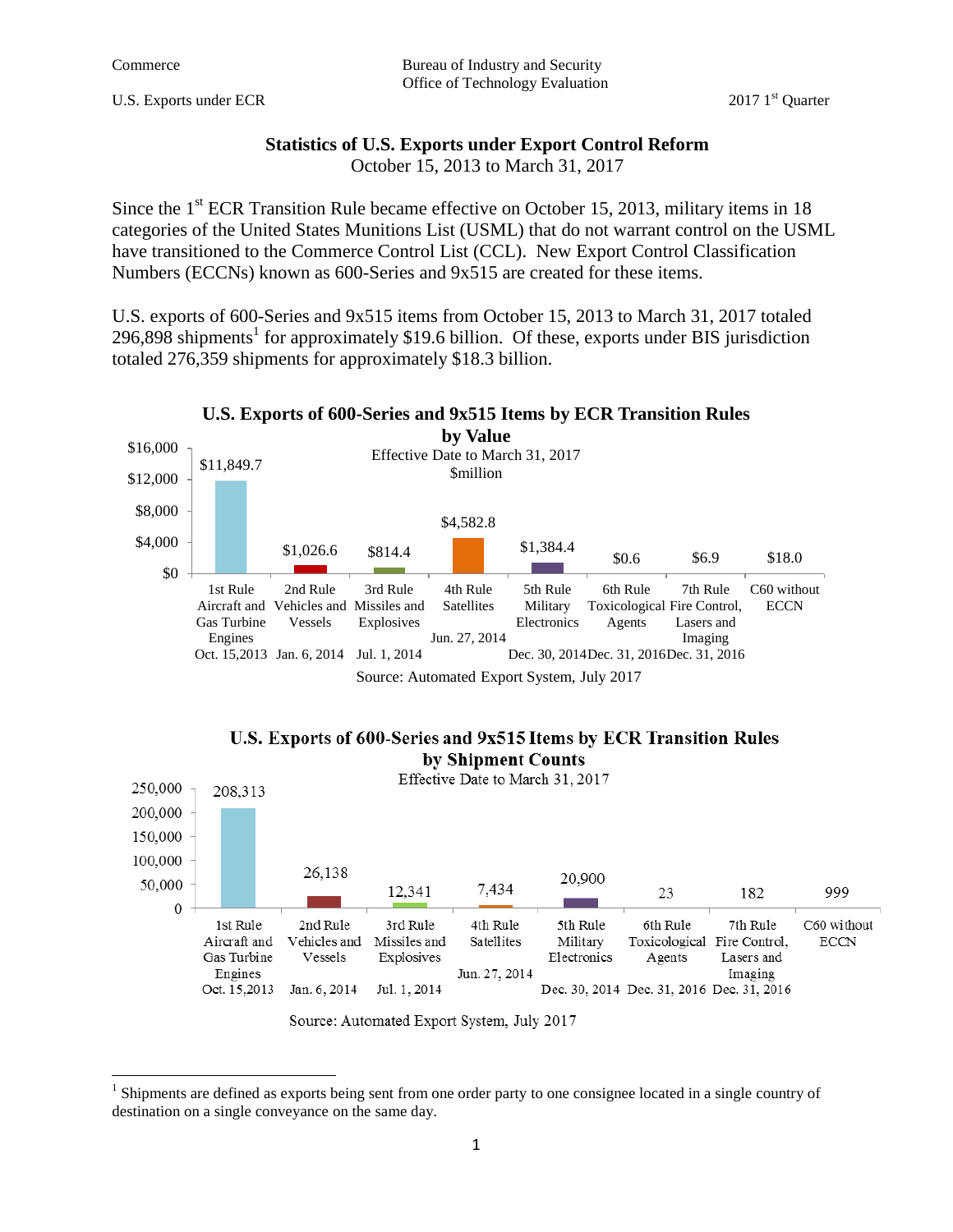Commerce Bureau of Industry and Security Office of Technology Evaluation

Of the \$18.3 billion in U.S. exports of 600-series and 9x515 items under BIS jurisdiction, the top 15 destinations were Japan with \$2.7 billion (15.1% of the total value), Canada with \$1.6 billion (8.8%) and French Guiana (location of the Guiana Space Center run by France and the EU) with \$1.3 billion (7.1%).

| Top Fifteen Destinations of U.S. Exports of 600-Series and 9x515 Items by Value               |                        |                                    |                        |                  |  |
|-----------------------------------------------------------------------------------------------|------------------------|------------------------------------|------------------------|------------------|--|
|                                                                                               |                        | under BIS Jurisdiction             |                        |                  |  |
|                                                                                               |                        | October 15, 2013 to March 31, 2017 |                        |                  |  |
|                                                                                               |                        | % of Total                         | Value                  |                  |  |
| Country                                                                                       | <b>Shipment Counts</b> | Shipment Count                     | <i><b>Smillion</b></i> | % of Total Value |  |
| Japan                                                                                         | 27,004                 | 9.8%                               | \$2,766.7              | 15.1%            |  |
| Canada                                                                                        | 24,145                 | 8.7%                               | \$1,596.5              | 8.7%             |  |
| French Guiana                                                                                 | 52                     | 0.02%                              | \$1,304.7              | 7.1%             |  |
| <b>United Kingdom</b>                                                                         | 31,448                 | 11.4%                              | \$1,300.4              | 7.1%             |  |
| South Korea                                                                                   | 20,455                 | 7.4%                               | \$1,114.1              | 6.1%             |  |
| France                                                                                        | 6,748                  | 2.4%                               | \$1,096.9              | 6.0%             |  |
| Australia                                                                                     | 9,267                  | 3.4%                               | \$600.5                | 3.3%             |  |
| Mexico                                                                                        | 11,681                 | 4.2%                               | \$590.4                | 3.2%             |  |
| Israel                                                                                        | 11,564                 | 4.184%                             | \$578.6                | 3.2%             |  |
| Germany                                                                                       | 12,343                 | 4.5%                               | \$553.8                | 3.0%             |  |
| Kazakhstan                                                                                    | 9                      | 0.0%                               | \$502.5                | 2.7%             |  |
| <b>United Arab Emirates</b>                                                                   | 10,925                 | 4.0%                               | \$483.5                | 2.6%             |  |
| Italy                                                                                         | 8,473                  | 3.1%                               | \$462.7                | 2.5%             |  |
| <b>Brazil</b>                                                                                 | 3,133                  | 1.1%                               | \$439.1                | 2.4%             |  |
| Singapore                                                                                     | 11,721                 | 4.2%                               | \$414.0                | 2.3%             |  |
| Top 15 Total                                                                                  | 188,968                |                                    | \$13,804.6             |                  |  |
| Top 15 Total/                                                                                 |                        |                                    |                        |                  |  |
| <b>Grand Total</b>                                                                            |                        | 68.4%                              |                        | 75.5%            |  |
| <b>Grand Total</b>                                                                            | 276,359                |                                    | \$18,291.7             |                  |  |
| Note: The Guiana Space Center, run by France and European Union, is located in French Guiana. |                        |                                    |                        |                  |  |

Source: Automated Export System, July 2017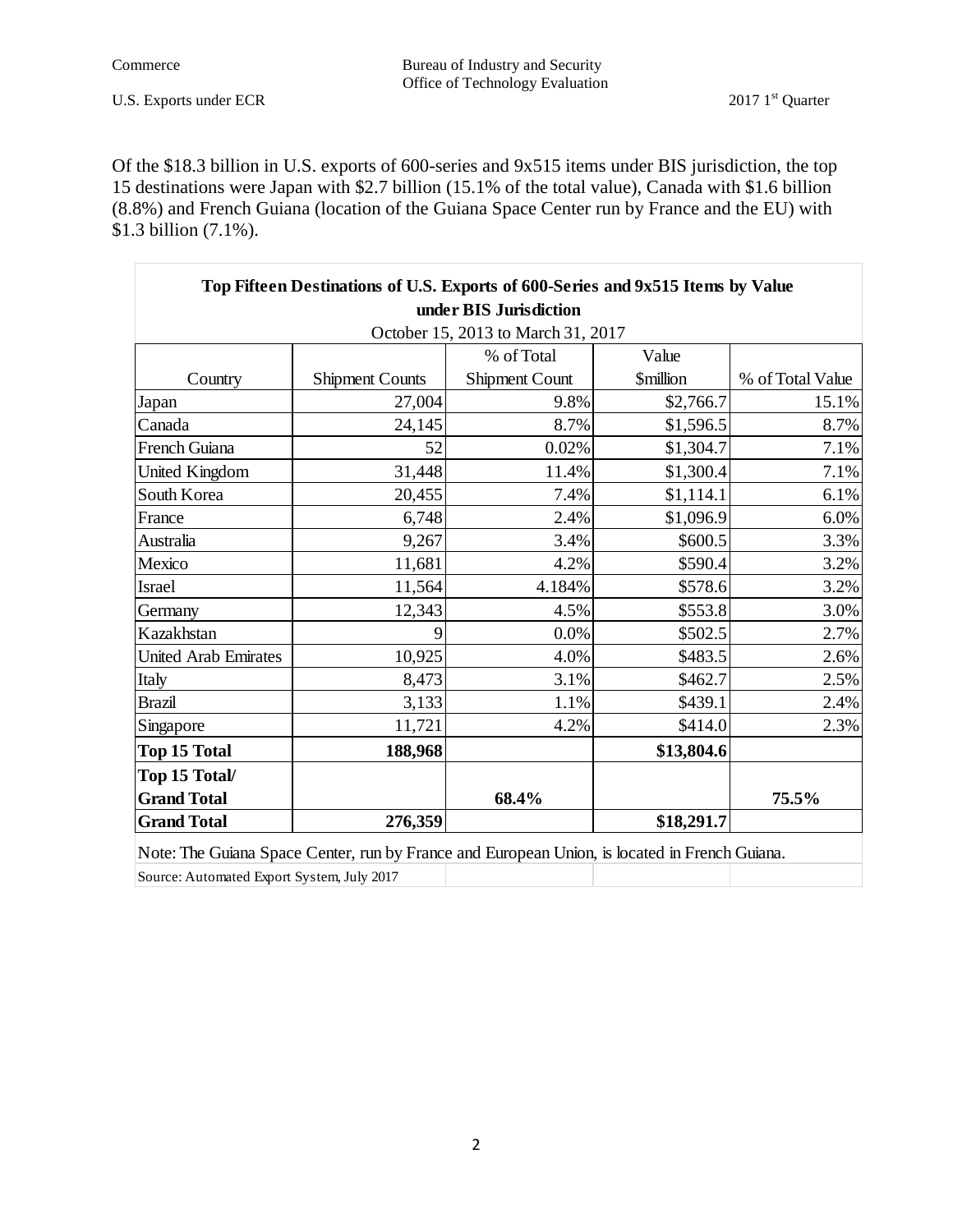$\Gamma$ 

 $\top$ 

٦

Of the \$18.3 billion in U.S. exports of 600-series and 9x515 items under BIS jurisdiction, the ECCN with the top export value is 9A610 for military aircraft and related commodities created by the First ECR Transition Rule. Ranking No. 2 is ECCN 9A515 for "Spacecraft" and related commodities created by the Fourth ECR Transition; and ranking No. 3 is ECCN 9A619 for military gas turbine engines and related commodities created by the First ECR Transition Rule.

## **Top Ten ECCNs of U.S. Exports of 600-Series and 9x515 Items by Value under BIS Jurisdiction**

| October 15, 2013 to March 31, 2017 |  |
|------------------------------------|--|
|                                    |  |

| <b>ECCN</b> | <b>Description</b>                                                                                                                                                                                  |  |  |
|-------------|-----------------------------------------------------------------------------------------------------------------------------------------------------------------------------------------------------|--|--|
| 9A610       | Military aircraft and related commodities                                                                                                                                                           |  |  |
| 9A515       | "Spacecraft" and related commodities                                                                                                                                                                |  |  |
| 9A619       | Military gas turbine engines and related commodities                                                                                                                                                |  |  |
| 3A611       | Military electronics                                                                                                                                                                                |  |  |
| 0A606       | Ground vehicles and related commodities                                                                                                                                                             |  |  |
| 1A613       | Armored and protective "equipment" and related commodities                                                                                                                                          |  |  |
| 9B610       | Test, inspection, and production "equipment" and related commodities "specially<br>designed" for the "development" or "production" of commodities enumerated in<br>ECCN 9A610 or USML Category VIII |  |  |
| 9A604       | Commodities related to launch vehicles, missiles, and rockets                                                                                                                                       |  |  |
| 0A614       | Military training "equipment"                                                                                                                                                                       |  |  |
| 8A609       | Surface vessels of war and related commodities                                                                                                                                                      |  |  |

Source: Automated Export System, July 2017